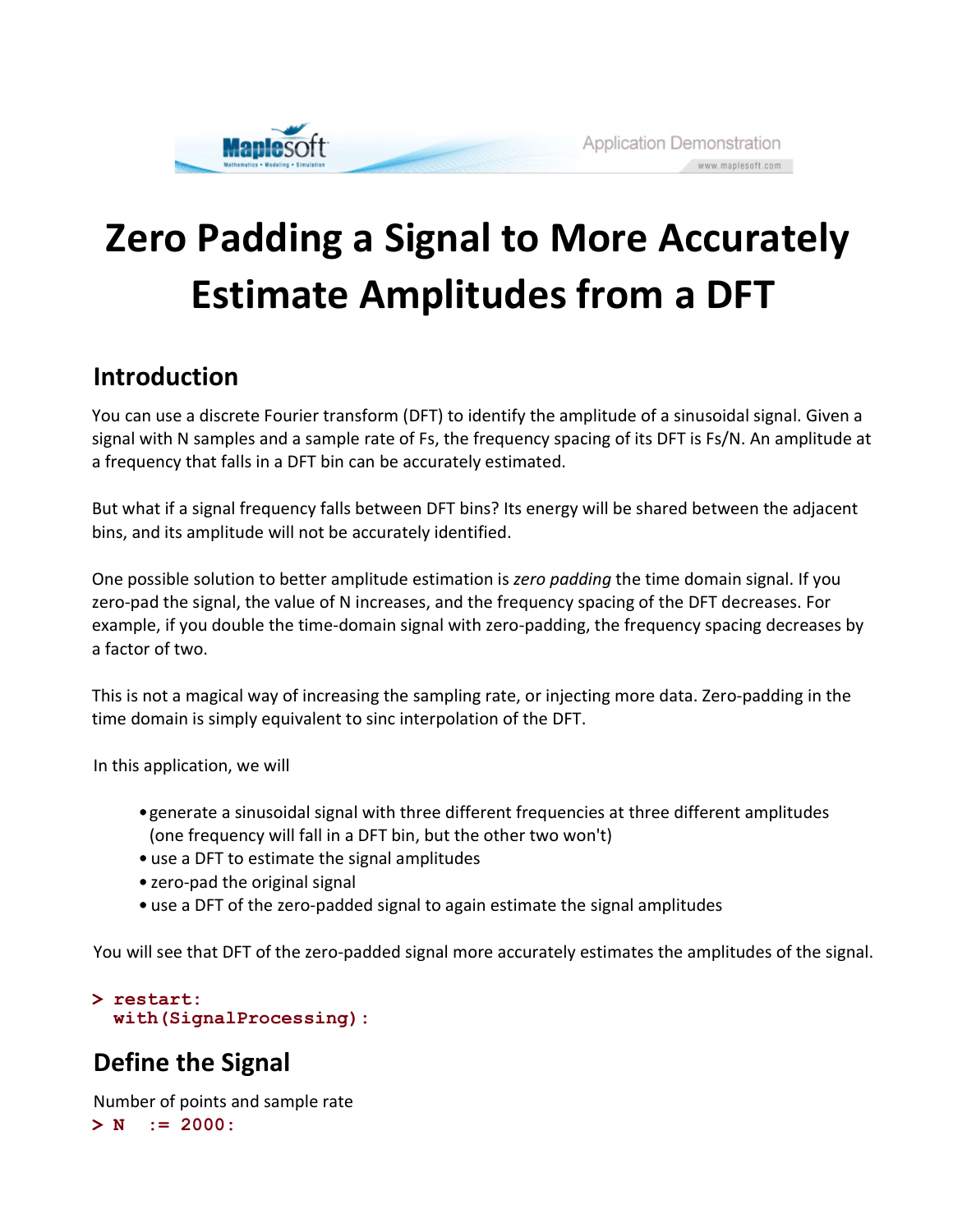$Fs := 2000:$ 

Frequencies and amplitudes (we'll try to estimate these with a DFT).

```
> 
freq_1 := 200.5:
 freq 2 := 450:
  freq^-3 := 800.5:A_1 := 1:A^{-2} := 4:
 A^{-}3 := 2.5:
```
Time and signal vectors

```
> t := Vector(N, i -> (i - 1.) / Fs, datatype = float[8]):
 sig := Vector(N, i -> A 1 * cos(2 * Pi * freq 1 * t[i]) + A 2 *
 sin(2 * Pi * freq 2 * t[i]) + A 3 * sin(2 * Pi * freq 3 * t[i]),datatype = float[8];
```


Plot of signal

```
> 
plot(t, sig, size = [800,400],background = "LightGrey", axis = 
 [gridlines = [10, color = white]], titlefont = [Arial, 16],
 axesfont = [Arial], labelfont = [Arial, 12], size = [800, 400],
 axes = boxed, color = ColorTools:-Color("RGB", [0, 79/255, 121/255]), labels = ["Time (s)", "Signal"], labeldirections = [horizontal,
 vertical], color = ColorTools:-Color("RGB",[0, 79/255, 121/255]))
```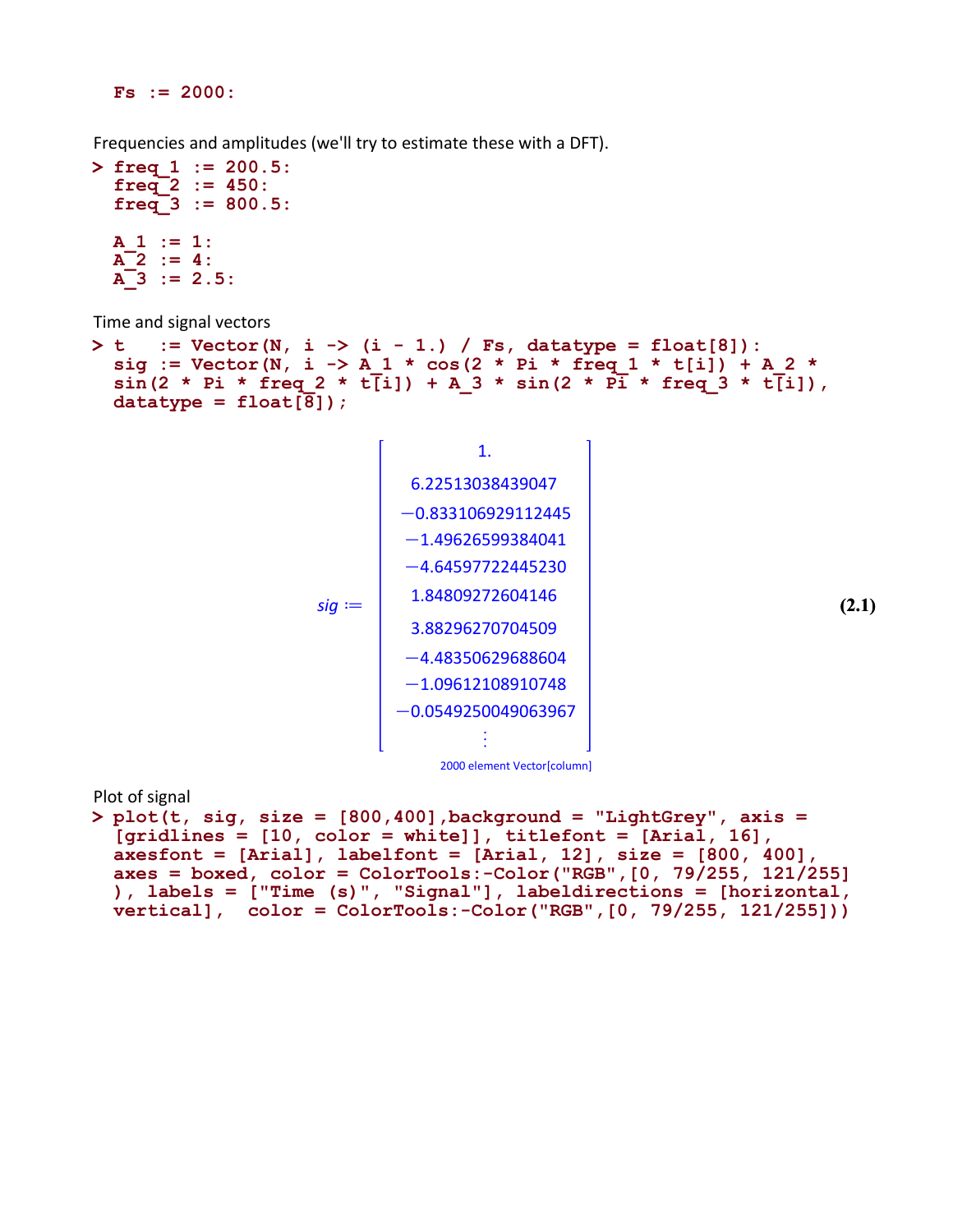

#### Identify Amplitude of Signal with a Discrete Fourier Transform

> sig\_fft := sig\_fft[1 .. N / 2 + 1]: > sig\_fft[2..-2] := sig\_fft[2 .. -2] \* 2: > sig\_fft := FFT(sig) / evalf(sqrt(N)): Marning, size of Array must be a power of two greater than two, using DFT instead and suppressing this warning for the remainder of this session Multiply all frequencies apart from DC and Nyquist by 2

> power := abs(sig\_fft):

These are the frequencies represented by the DFT bins

```
> 
freqs := Vector(N / 2 + 1, i -> evalf(Fs * (i - 1) / N), datatype 
 = float[8]);
```
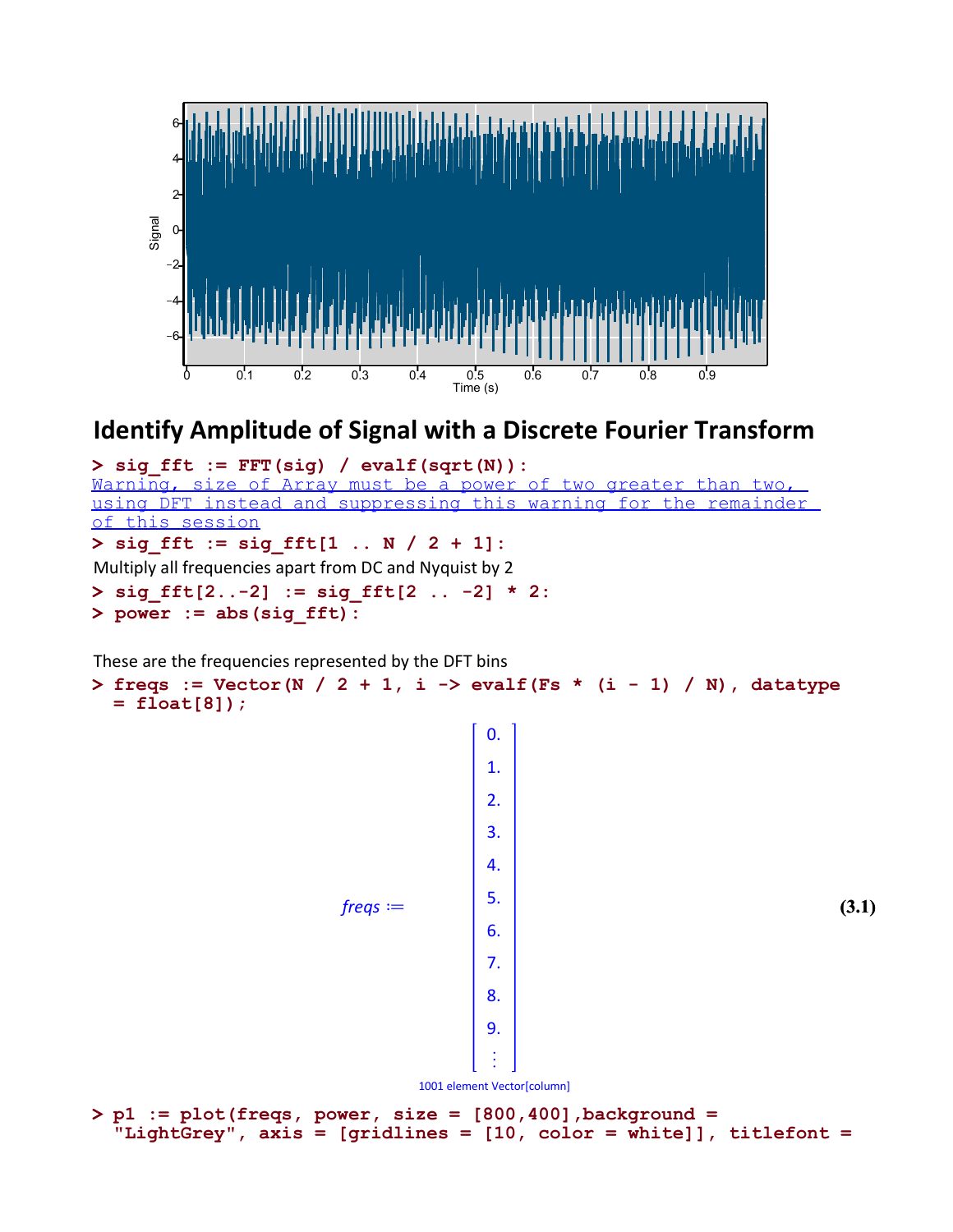



We have correctly identified the frequency at 450 Hz with an amplitude of 8. However, the other two frequencies and amplitudes are not accurately identified because their frequencies are halfway pewter adjacent DFT bins.

## Identify Amplitude of Zero-padded Signal with a Discrete Fourier Transform

Pad the signal with zeroes to double its length

```
> 
sig_padded := sig:
 N padded := 2 * N:
  s\bar{ig} padded( N padded) := 0:
```
Now convert the padded signal to the frequency domain

```
> 
sig_padded_fft := FFT(sig_padded) / evalf(sqrt(N_padded)):
> 
sig_padded_fft := sig_padded_fft[1 .. N_padded / 2 + 1]:
```
Multiply all frequencies apart from DC and Nyquist by 2

```
> 
power_padded := 2 * abs(sig_padded_fft):
> 
sig_padded_fft[2..-2] := sig_padded_fft[2 .. -2] * 2:
```
These are the updated frequencies represented by the DFT bins.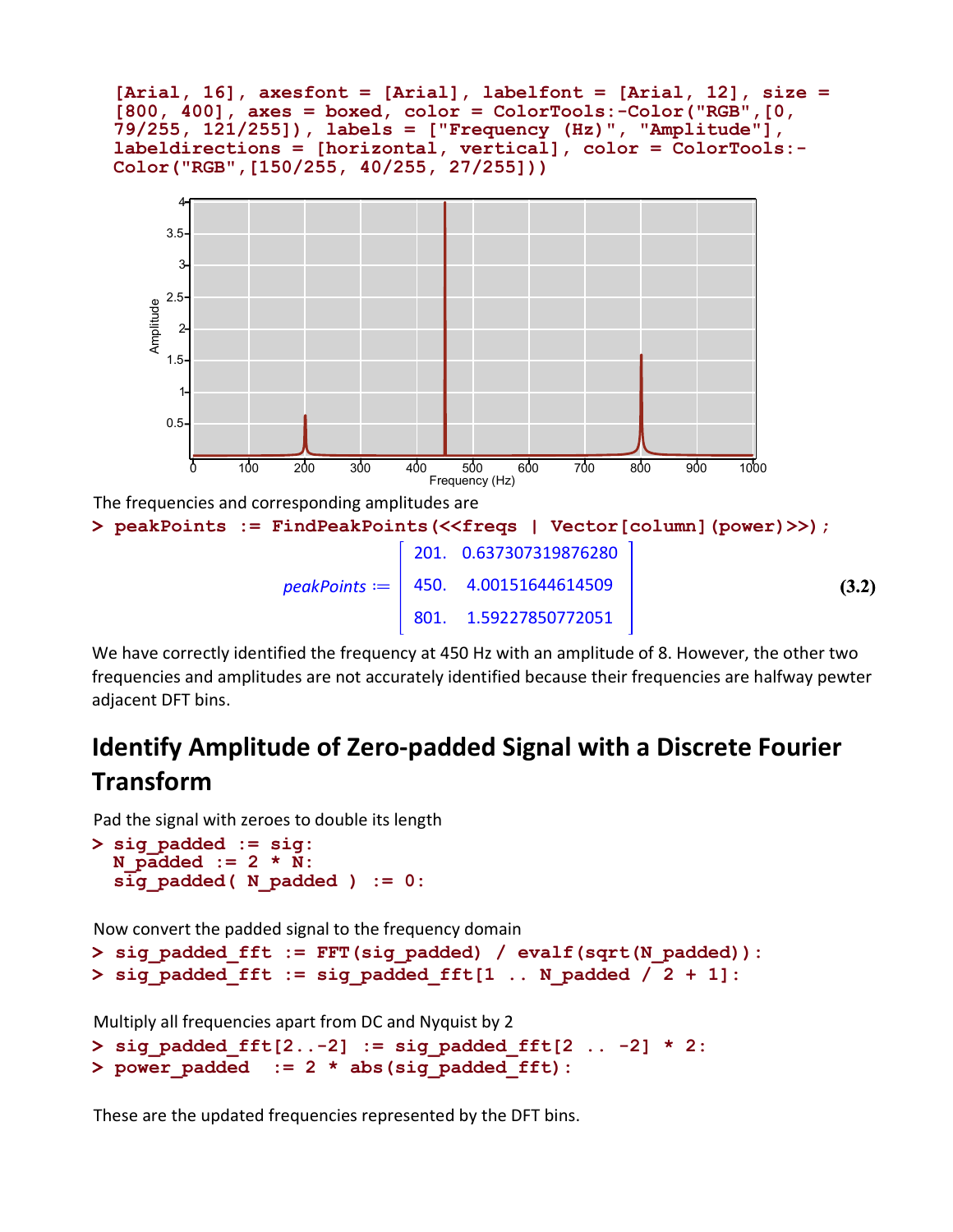

> p2:= plot(freqs\_padded, power\_padded, size = [800,400],background = "LightGrey", axis = [gridlines = [10, color = white]], titlefont = [Arial, 16], axesfont = [Arial], labelfont = [Arial, 12], size =  $[800, 400]$ , axes = boxed, color = ColorTools:-Color("RGB", $[0, 10]$ 79/255, 121/255]), labels = ["Frequency (Hz)", "Amplitude"], labeldirections = [horizontal, vertical])



| $peakPoints :=  $ | 450.                              | 4.00151644503689 | (4.2) |
|-------------------|-----------------------------------|------------------|-------|
|                   | 800.500000000000 2.50000334225408 |                  |       |

These better match the frequencies and amplitudes used to generate the signal.